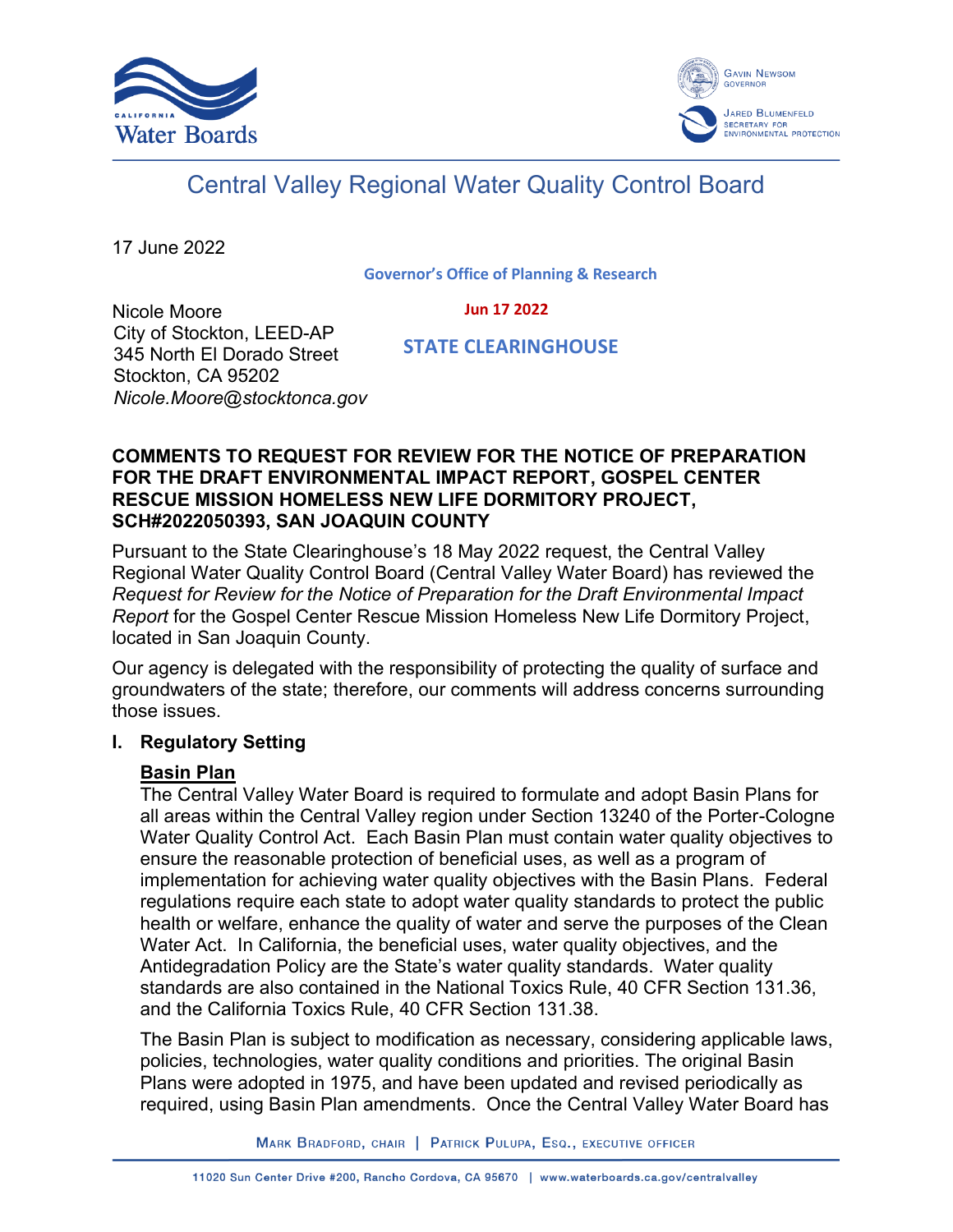Gospel Center Rescue Mission  $\overline{a}$  - 2 - 17 June 2022 Homeless New Life Dormitory Project San Joaquin County

adopted a Basin Plan amendment in noticed public hearings, it must be approved by the State Water Resources Control Board (State Water Board), Office of Administrative Law (OAL) and in some cases, the United States Environmental Protection Agency (USEPA). Basin Plan amendments only become effective after they have been approved by the OAL and in some cases, the USEPA. Every three (3) years, a review of the Basin Plan is completed that assesses the appropriateness of existing standards and evaluates and prioritizes Basin Planning issues. For more information on the *Water Quality Control Plan for the Sacramento and San Joaquin River Basins*, please visit our website:

[http://www.waterboards.ca.gov/centralvalley/water\\_issues/basin\\_plans/](http://www.waterboards.ca.gov/centralvalley/water_issues/basin_plans/)

# **Antidegradation Considerations**

All wastewater discharges must comply with the Antidegradation Policy (State Water Board Resolution 68-16) and the Antidegradation Implementation Policy contained in the Basin Plan. The Antidegradation Implementation Policy is available on page 74 at:

https://www.waterboards.ca.gov/centralvalley/water\_issues/basin\_plans/sacsjr\_2018 05.pdf

In part it states:

*Any discharge of waste to high quality waters must apply best practicable treatment or control not only to prevent a condition of pollution or nuisance from occurring, but also to maintain the highest water quality possible consistent with the maximum benefit to the people of the State.*

*This information must be presented as an analysis of the impacts and potential impacts of the discharge on water quality, as measured by background concentrations and applicable water quality objectives.*

The antidegradation analysis is a mandatory element in the National Pollutant Discharge Elimination System and land discharge Waste Discharge Requirements (WDRs) permitting processes. The environmental review document should evaluate potential impacts to both surface and groundwater quality.

#### **II. Permitting Requirements**

#### **Construction Storm Water General Permit**

Dischargers whose project disturb one or more acres of soil or where projects disturb less than one acre but are part of a larger common plan of development that in total disturbs one or more acres, are required to obtain coverage under the General Permit for Storm Water Discharges Associated with Construction and Land Disturbance Activities (Construction General Permit), Construction General Permit Order No. 2009-0009-DWQ. Construction activity subject to this permit includes clearing, grading, grubbing, disturbances to the ground, such as stockpiling, or excavation, but does not include regular maintenance activities performed to restore the original line, grade, or capacity of the facility. The Construction General Permit requires the development and implementation of a Storm Water Pollution Prevention Plan (SWPPP). For more information on the Construction General Permit, visit the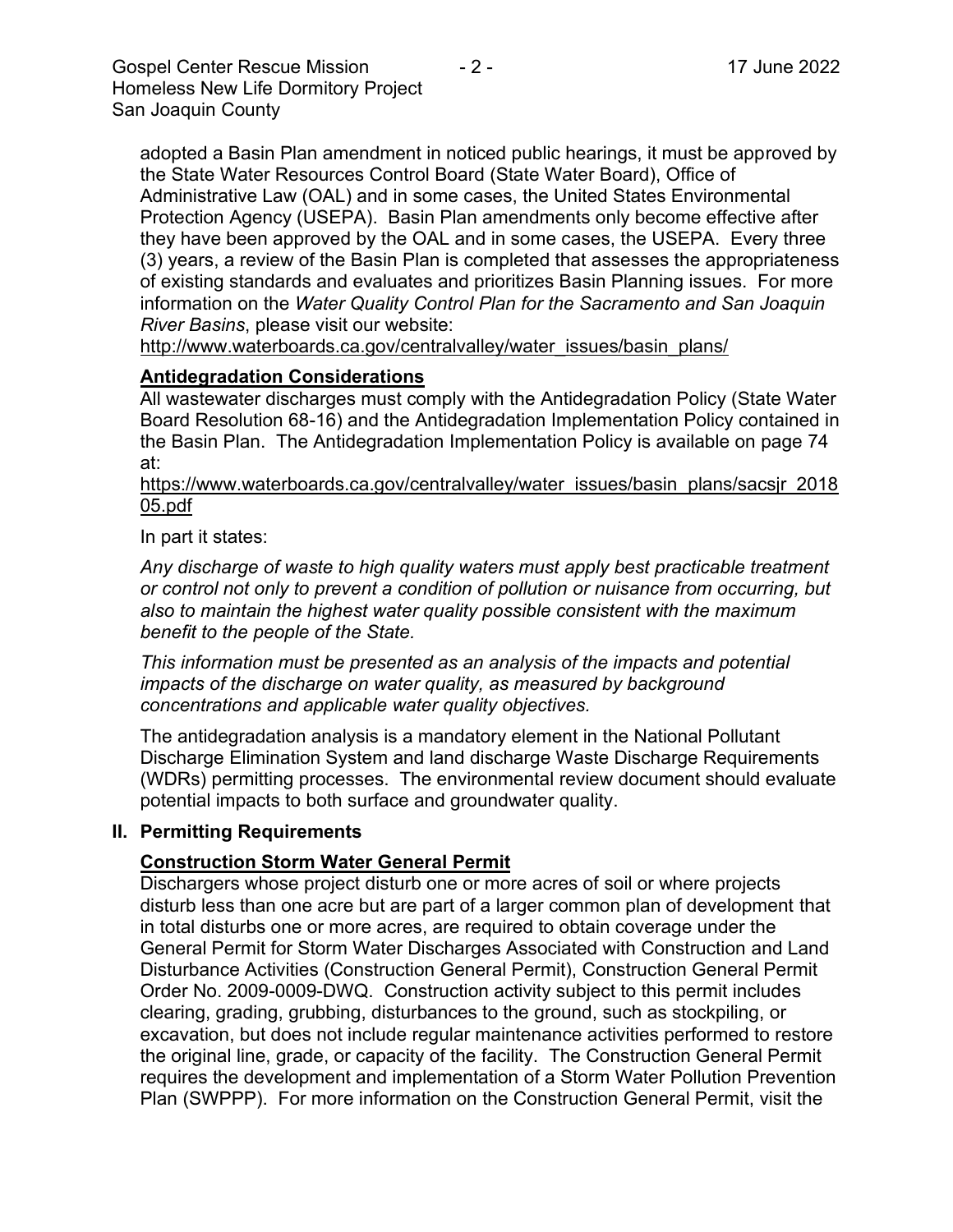Gospel Center Rescue Mission  $\overline{3}$  - 17 June 2022 Homeless New Life Dormitory Project San Joaquin County

State Water Resources Control Board website at:

[http://www.waterboards.ca.gov/water\\_issues/programs/stormwater/constpermits.sht](http://www.waterboards.ca.gov/water_issues/programs/stormwater/constpermits.shtml) [ml](http://www.waterboards.ca.gov/water_issues/programs/stormwater/constpermits.shtml)

### **Phase I and II Municipal Separate Storm Sewer System (MS4) Permits<sup>1</sup>**

The Phase I and II MS4 permits require the Permittees reduce pollutants and runoff flows from new development and redevelopment using Best Management Practices (BMPs) to the maximum extent practicable (MEP). MS4 Permittees have their own development standards, also known as Low Impact Development (LID)/postconstruction standards that include a hydromodification component. The MS4 permits also require specific design concepts for LID/post-construction BMPs in the early stages of a project during the entitlement and CEQA process and the development plan review process.

For more information on which Phase I MS4 Permit this project applies to, visit the Central Valley Water Board website at:

http://www.waterboards.ca.gov/centralvalley/water\_issues/storm\_water/municipal\_p ermits/

For more information on the Phase II MS4 permit and who it applies to, visit the State Water Resources Control Board at:

http://www.waterboards.ca.gov/water\_issues/programs/stormwater/phase\_ii\_munici pal.shtml

### **Industrial Storm Water General Permit**

Storm water discharges associated with industrial sites must comply with the regulations contained in the Industrial Storm Water General Permit Order No. 2014- 0057-DWQ. For more information on the Industrial Storm Water General Permit, visit the Central Valley Water Board website at:

http://www.waterboards.ca.gov/centralvalley/water\_issues/storm\_water/industrial\_ge neral\_permits/index.shtml

# **Clean Water Act Section 404 Permit**

If the project will involve the discharge of dredged or fill material in navigable waters or wetlands, a permit pursuant to Section 404 of the Clean Water Act may be needed from the United States Army Corps of Engineers (USACE). If a Section 404 permit is required by the USACE, the Central Valley Water Board will review the permit application to ensure that discharge will not violate water quality standards. If the project requires surface water drainage realignment, the applicant is advised to contact the Department of Fish and Game for information on Streambed Alteration Permit requirements. If you have any questions regarding the Clean Water Act

<sup>&</sup>lt;sup>1</sup> Municipal Permits = The Phase I Municipal Separate Storm Water System (MS4) Permit covers medium sized Municipalities (serving between 100,000 and 250,000 people) and large sized municipalities (serving over 250,000 people). The Phase II MS4 provides coverage for small municipalities, including non-traditional Small MS4s, which include military bases, public campuses, prisons and hospitals.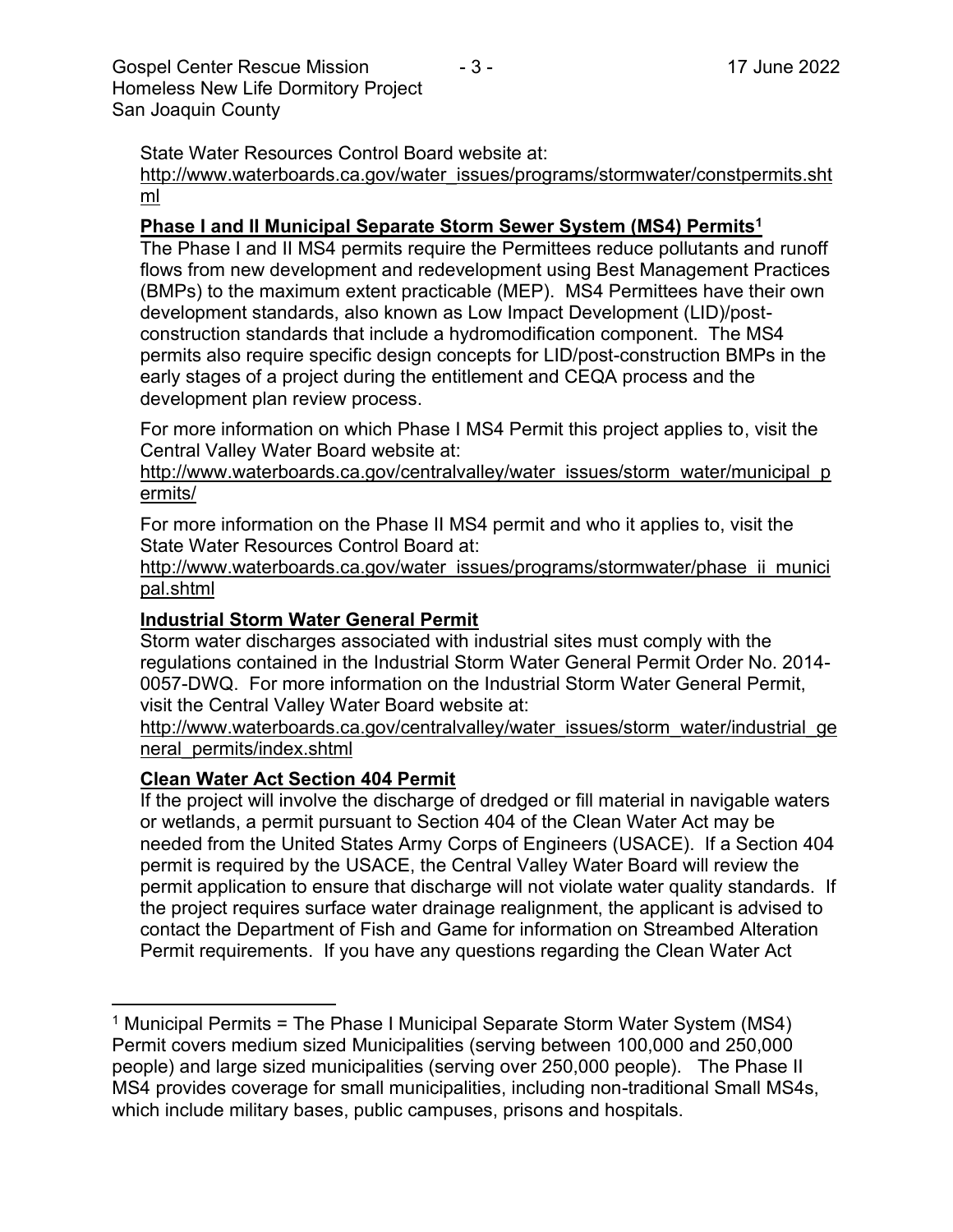Gospel Center Rescue Mission  $\overline{a}$  - 4 - 17 June 2022 Homeless New Life Dormitory Project San Joaquin County

Section 404 permits, please contact the Regulatory Division of the Sacramento District of USACE at (916) 557-5250.

### **Clean Water Act Section 401 Permit – Water Quality Certification**

If an USACE permit (e.g., Non-Reporting Nationwide Permit, Nationwide Permit, Letter of Permission, Individual Permit, Regional General Permit, Programmatic General Permit), or any other federal permit (e.g., Section 10 of the Rivers and Harbors Act or Section 9 from the United States Coast Guard), is required for this project due to the disturbance of waters of the United States (such as streams and wetlands), then a Water Quality Certification must be obtained from the Central Valley Water Board prior to initiation of project activities. There are no waivers for 401 Water Quality Certifications. For more information on the Water Quality Certification, visit the Central Valley Water Board website at:

https://www.waterboards.ca.gov/centralvalley/water\_issues/water\_quality\_certificatio n/

#### **Waste Discharge Requirements – Discharges to Waters of the State**

If USACE determines that only non-jurisdictional waters of the State (i.e., "nonfederal" waters of the State) are present in the proposed project area, the proposed project may require a Waste Discharge Requirement (WDR) permit to be issued by Central Valley Water Board. Under the California Porter-Cologne Water Quality Control Act, discharges to all waters of the State, including all wetlands and other waters of the State including, but not limited to, isolated wetlands, are subject to State regulation. For more information on the Waste Discharges to Surface Water NPDES Program and WDR processes, visit the Central Valley Water Board website at:https://www.waterboards.ca.gov/centralvalley/water\_issues/waste\_to\_surface\_wat er/

Projects involving excavation or fill activities impacting less than 0.2 acre or 400 linear feet of non-jurisdictional waters of the state and projects involving dredging activities impacting less than 50 cubic yards of non-jurisdictional waters of the state may be eligible for coverage under the State Water Resources Control Board Water Quality Order No. 2004-0004-DWQ (General Order 2004-0004). For more information on the General Order 2004-0004, visit the State Water Resources Control Board website at:

https://www.waterboards.ca.gov/board\_decisions/adopted\_orders/water\_quality/200 4/wqo/wqo2004-0004.pdf

#### **Dewatering Permit**

If the proposed project includes construction or groundwater dewatering to be discharged to land, the proponent may apply for coverage under State Water Board General Water Quality Order (Low Threat General Order) 2003-0003 or the Central Valley Water Board's Waiver of Report of Waste Discharge and Waste Discharge Requirements (Low Threat Waiver) R5-2018-0085. Small temporary construction dewatering projects are projects that discharge groundwater to land from excavation activities or dewatering of underground utility vaults. Dischargers seeking coverage